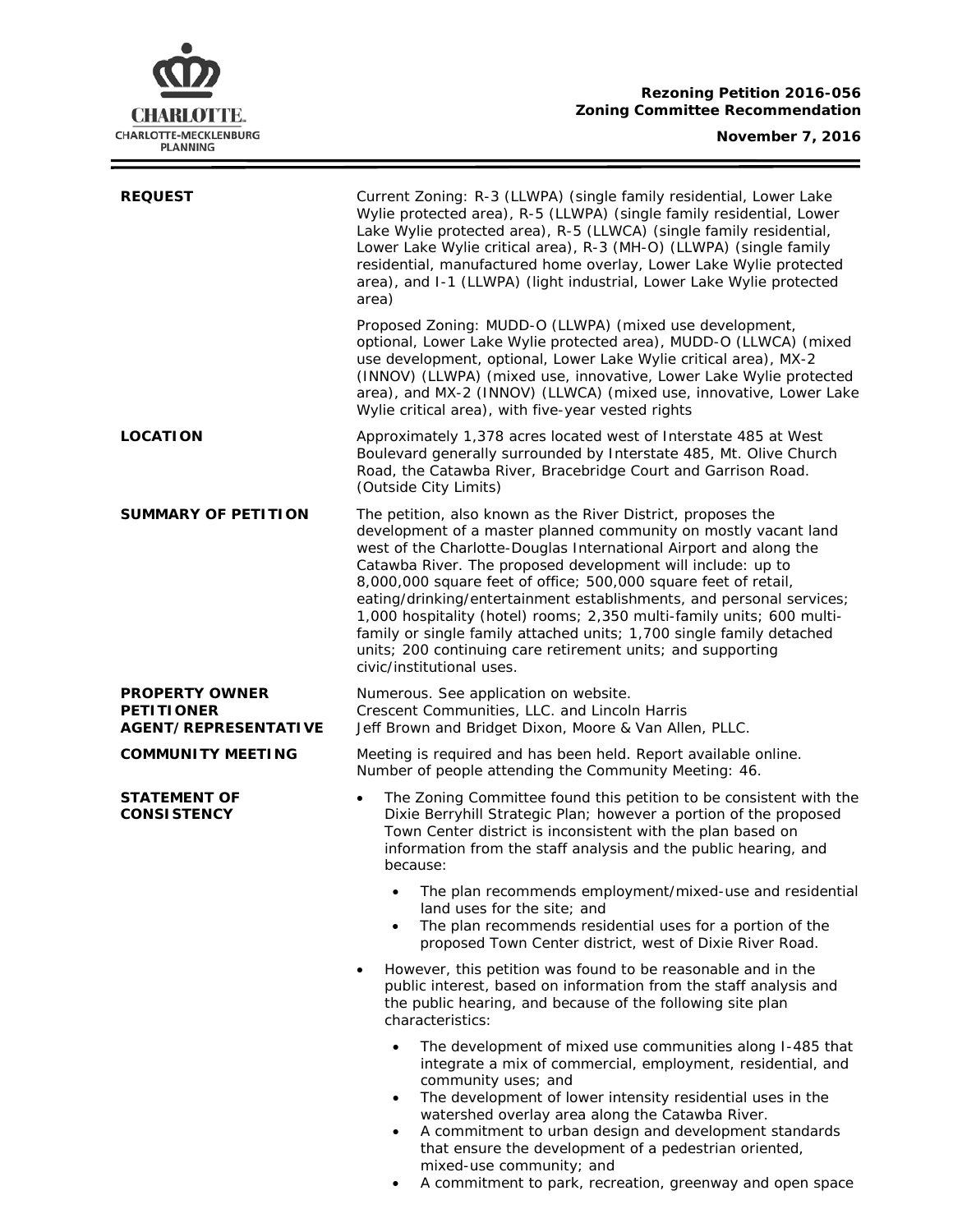|                                          | facilities that will connect to the Catawba River and the area's<br>existing parks; and<br>A commitment to enhanced environmental protection; and<br>$\bullet$<br>A commitment to future public school facility needs; and<br>$\bullet$<br>A commitment to workforce housing; and<br>$\bullet$<br>A commitment to a multi-modal transportation system that<br>$\bullet$<br>includes complete streets, multi-use trails and greenways,<br>and provisions for future transit; and                                                              |
|------------------------------------------|----------------------------------------------------------------------------------------------------------------------------------------------------------------------------------------------------------------------------------------------------------------------------------------------------------------------------------------------------------------------------------------------------------------------------------------------------------------------------------------------------------------------------------------------|
|                                          | A phased development that implements necessary<br>$\bullet$<br>transportation infrastructure as development occurs and<br>leverages planned community investment in the Airport/West<br>Corridor:                                                                                                                                                                                                                                                                                                                                            |
|                                          | By a 6-0 vote of the Zoning Committee (motion by Eschert seconded<br>by Majeed).                                                                                                                                                                                                                                                                                                                                                                                                                                                             |
| <b>ZONING COMMITTEE</b><br><b>ACTION</b> | The Zoning Committee voted 6-0 to recommend APPROVAL of this<br>petition with the following modifications.                                                                                                                                                                                                                                                                                                                                                                                                                                   |
|                                          | Transportation<br>1. Defined transportation improvements for Phase 3.<br>2. Removed sub phases for Phase 2.<br>3. Clarified language allowing CDOT staff to deem a project<br>substantially complete for the issuance of certificates of                                                                                                                                                                                                                                                                                                     |
|                                          | occupancy.<br>4. Committed to constructing and improving thoroughfares along<br>property frontages as the project develops, irrespective of<br>phasing.                                                                                                                                                                                                                                                                                                                                                                                      |
|                                          | 5. Revised note to state that improvements to Sadler Road should be<br>triggered by the 101 <sup>st</sup> residential lot accessing Sadler Road.<br>6. Revised Note "XI.CATS Bus Stops" in "General Development<br>Standards" to commit to provide locations in dedicated right-of-<br>way for the provision of on-street bus stops at locations agreed<br>upon with CATS. Also, committed to construct the concrete pads<br>and provide logical pedestrian access from the bus stops to<br>various activity centers within the development. |
|                                          | 7. Committed to adding note stating that petitioner will work with<br>CATS in connection with the current comprehensive operations<br>analysis study to plan for a future community transit center to be<br>strategically located within the MUDD-O zoned area. Note will also<br>include timing for the reservation of the transit center.                                                                                                                                                                                                  |
|                                          | Committed to adding a note stating the petitioner will work with<br>8.<br>CATS in connection with 2030 Transit Plan efforts to plan for a<br>rapid transit alignment to the west serving the airport area and<br>potentially the River District.                                                                                                                                                                                                                                                                                             |
|                                          | 9. For the "Employment District", Note V.c, deleted the reference to<br>the Subdivision Ordinance for block spacing and replaced with<br>reference to "Block Length and Greenway Trail Connections" on<br>page RZ-5B.                                                                                                                                                                                                                                                                                                                        |
|                                          | 10. For the "Access/USDG Streets & Connectivity" section of the "Town<br>Center" provided a note referencing "Block Length and Greenway<br>Trail Connections" on page RZ-5B, similar to the note provided for<br>the "Employment District." For the "Transitional District" changed<br>reference from the "Employment District" to the "Transitional<br>District." For the "Residential District", made note consistent with<br>other districts and eliminated reference to the subdivision process.                                         |
|                                          | 11. Committed to revise the note added to the Town Center District -<br>"IX. Beaver Dam Creek Crossing" to clarify that the bridge will be<br>installed prior the certificates of occupancy for development above<br>70% of the allowed non-residential development in the Town<br>Center.                                                                                                                                                                                                                                                   |
|                                          | Infrastructure<br>12. Revise "General Standards" Note IV.e as follows: " It is                                                                                                                                                                                                                                                                                                                                                                                                                                                               |
|                                          | contemplated that delivery of 8% of the total number of<br>residential dwelling units provided for in connection with Phase II                                                                                                                                                                                                                                                                                                                                                                                                               |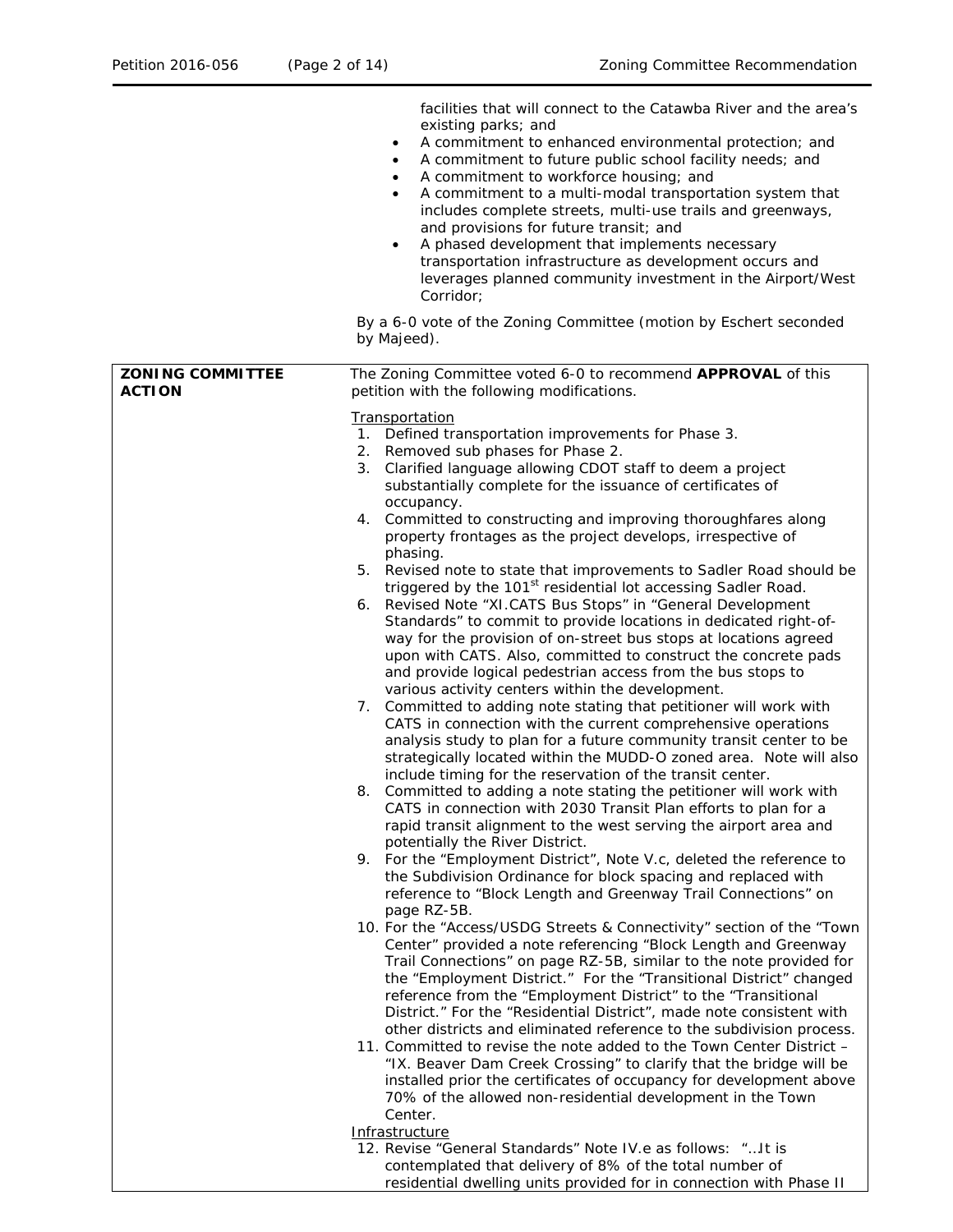| and future phases" This request has been rescinded as Note                                                                                |
|-------------------------------------------------------------------------------------------------------------------------------------------|
| IV.e has been revised since the request was made.                                                                                         |
| 13. Revised "General Standards" Note IV.d.3 regarding installation of                                                                     |
| Overland Trail and West Boulevard linear park.                                                                                            |
| 14. Included Note IV.d.4. concerning provision of public access to the                                                                    |
| Catawba River. Also, provided information on the timing of access<br>installation.                                                        |
| 15. Committed to revise note related to reservation of schools sites as                                                                   |
| requested by CMS.                                                                                                                         |
| <b>Site and Building Design</b>                                                                                                           |
| 16. Revised Note I.a.4 in the "General Development Standards"                                                                             |
| concerning the optional provision for staff's discretionary authority                                                                     |
| related to the application to design guidelines/standards to include                                                                      |
| criteria that staff will use to assess deviations from the design                                                                         |
| guidelines/standards by adding reference to standards articulated                                                                         |
| by professional organizations and/any future City of Charlotte                                                                            |
| Unified Development Ordinance or major design policy documents.                                                                           |
| 17. Revised text under "VI. Design Standards/Guidelines" in the                                                                           |
| "General Development Standards" to indicate that the provisions                                                                           |
| will apply to property zoned MX except where expressly noted.                                                                             |
| 18. For Note VI.f.7 in "General Development Standards", revised note                                                                      |
| to differentiate between common entrances and entrances serving                                                                           |
| a small number of units or individual units. Common entrances<br>(defined as serving the entire building or majority of the building)     |
| should be at or slightly above grade and entrances serving a small                                                                        |
| number of units or individual units should be typically two-feet                                                                          |
| above grade.                                                                                                                              |
| 19. Revised Note VI.g.2 in the "General Development Standards" to                                                                         |
| indicate that landscaping at the time of planting shall be a                                                                              |
| minimum of three feet in height.                                                                                                          |
| 20. Provided additional definition/commitments for "Campus Style                                                                          |
| Format" development.                                                                                                                      |
| 21. For section VI.b.1 in the "Employment District" and for comparable                                                                    |
| notes in other districts, revised the note to indicate that                                                                               |
| development shall connect to the trail and clarified other<br>conditions along Beaver Dam Creek Greenway.                                 |
| 22. For "Town Center, Optional Provisions" Note III.d, provided a                                                                         |
| maximum length of time for short-term signs and banners to be                                                                             |
| allowed. Also, made this change in the "General Development                                                                               |
| Standards" for temporary banners.                                                                                                         |
| 23. For the "Residential District", clarified setback will be 20 feet per                                                                 |
| the ordinance.                                                                                                                            |
| 24. In the sections of the notes addressing setbacks for each district,                                                                   |
| revised the notes to clarify when the setbacks are minimums and                                                                           |
| when they are maximums.                                                                                                                   |
| 25. For the note related to the "Town Center Permitted Uses" stating<br>that single family detached residential uses will comply with the |
| MX standards, MUDD standards and Subdivision standards,                                                                                   |
| committed to revise note to clarify that the "innovative provisions"                                                                      |
| will be related to development zoned MX.                                                                                                  |
| Environment                                                                                                                               |
| 26. Added a note committing to a minimum of 15% tree save area for                                                                        |
| the entire site.                                                                                                                          |
| 27. Revised Note VI.a to state that the MUDD-O tree save area will be                                                                     |
| dedicated prior to Land Development plan approval for the first                                                                           |
| parcel developed in the MUDD-O district.                                                                                                  |
| 28. Added the following note: "All parcels on this site not part of the<br>original MUDD-O District, and therefore not having tree save   |
| requirements met by the minimum approximately 102-acre tree                                                                               |
| save area, will be required to show a minimum 15% tree save                                                                               |
| based on gross area."                                                                                                                     |
| 29. Added a note stating: "The minimum approximately 102-acre tree                                                                        |
| save area is for the benefit of the MUDD-O District only. In the                                                                          |
| event that development levels in the MUDD-O Districts do not                                                                              |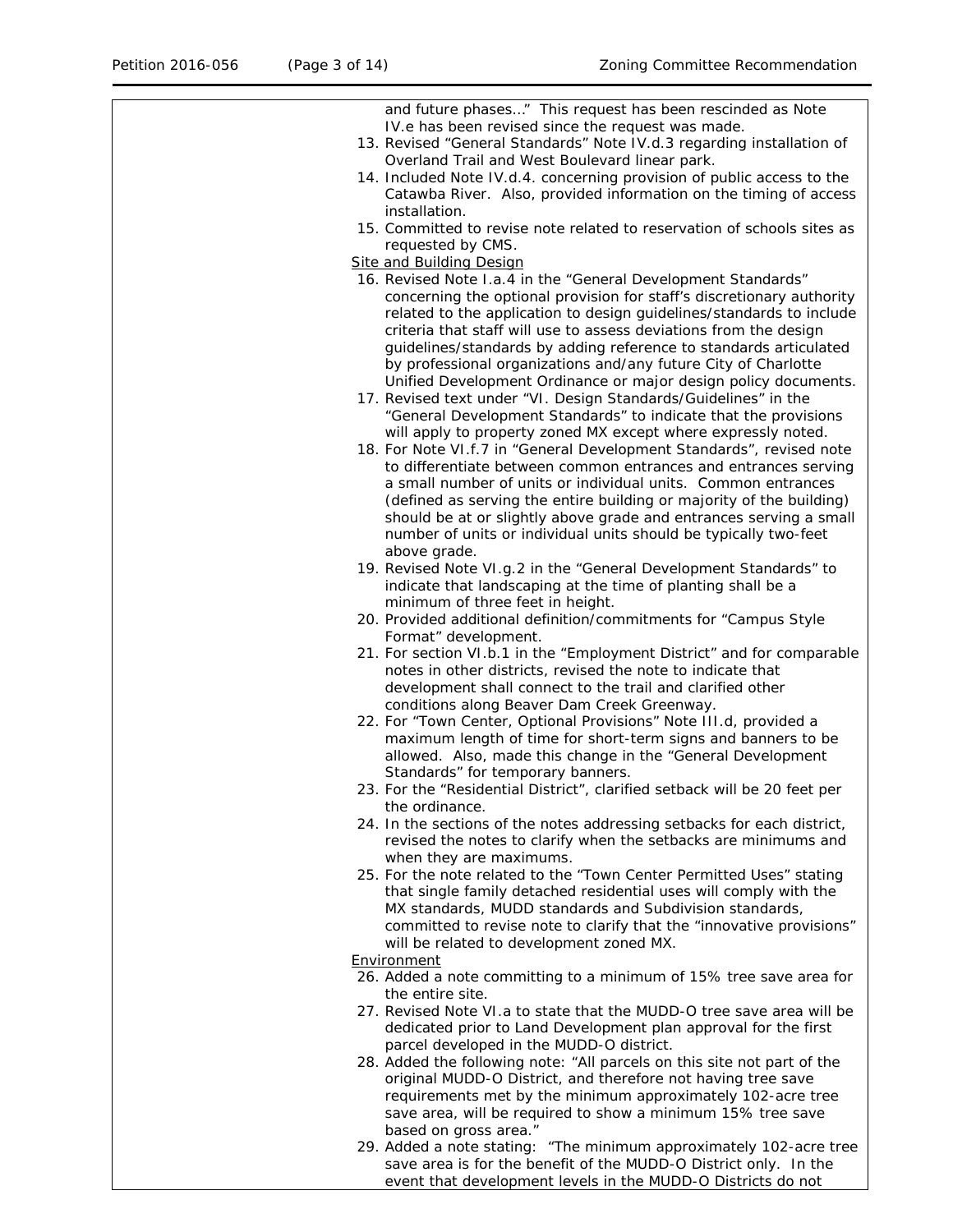exhaust the entire dedicated tree save area, the remaining tree save areas may not be used for the benefit of the MX-2 District." 30. Added the following note: "No off-site mitigation of any required tree save area on this site will be allowed at any time now or in the future. The Master Planned Site, as a whole, will be treated as one site." 31. Added the following note: "Any proposed tree save area will be subject to prior approval by Urban Forestry staff, and may require additional surveys, tree planting or other reasonable measures to ensure the area meets the intent of the Tree Ordinance." 32. Add the following note: "All stream buffers on this site will be voluntarily increased in horizontally measured width to double the effective minimum required buffer. For example, a required minimum stream buffer of 100 feet would be increased to 200 feet." *Staff has rescinded this request in lieu of the petitioner's commitment to provide 15% for the entire area zoned MX.*  33. Added the following note: "Urban Forestry staff is to be contacted prior to creation of any trails or parts of trails within tree save areas. Proposed trails or parts of trails within tree save areas are to be reviewed and approved by Urban Forestry staff prior to any creation of trails." 34. Revised Note VI.a.7 to indicate that all zoning districts and areas within the "River District" master development site shall comply with all sections of the Charlotte Tree Ordinance. All requirements of the tree ordinance will govern and take precedence over any provision listed within this conditional rezoning plan unless the provisions listed within the rezoning plan establishes more stringent standards and/or requirements as determined by the City of Charlotte's Urban Forestry Supervisor and City Arborist. 35. Revised Note IV.a.1"Environmental Commitment" to state that wildlife preserve will be located prior to the certificate of occupancy for the 1000<sup>th</sup> unit. 36. Committed to revise Note VI.a.6 to indicate that tree protection fencing will be installed prior to grading permits. 37. Committed to deleting Note VI.a.3 pertaining to notification of approval from Urban Forestry. 38. Committed to revising standard in the "Environmental Commitment" for "Open Space" related to the identification of "additional preserved open space" to commit to defining how that open space will be provided for each district prior to development in those districts, using the model proposed for local street network. 39. Committed to revise Sheet RZ-4A to reflect new locations of MUDD-O related tree save. Updated language indicates there will be two areas but the map shows tree save in a single area. 40. On RZ-4B, under the first asterisk of the box indicating buffers, committed to revise the note to indicate that the horizontal distance is from the top of bank of perennial and intermittent streams. Technical Revisions 41. Corrected typographical errors, incorrect references in document, and incorrect page numbers. 42. Referenced applicable charts in corresponding text. 43. For "regulating" charts/graphics, referenced related notes. 44. For optional provisions in "District Standards", added references to the section of the Zoning Ordinance to which the provision refers. 45. Added a definition of "Campus Style Format" to the definitions in the "General Development Standards" and referenced this definition in other notes sections. 46. For note VI.f.7.x, deleted portion of note stating applicable to multi-family and commercial development. 47. Revised "Auto-oriented Uses" section and "Accessory drive-thru windows" section to remove duplication and clarify standards.

48. Corrected reference in Note VI.g.3.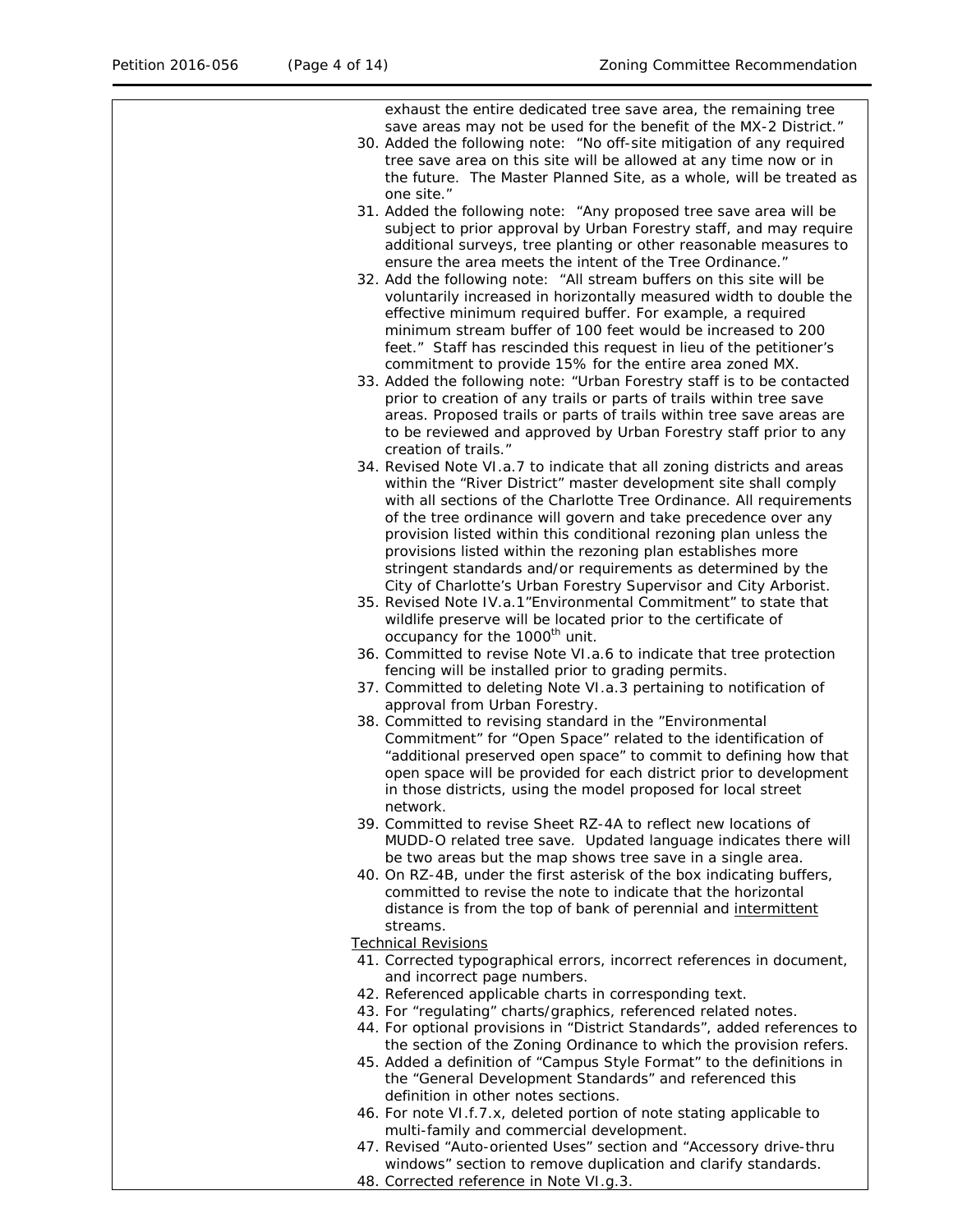| 49. Clarified the definition of "secondary streets" in Note VI.h.<br>50. Clarified Note VI.i.2 with respect to deviations and non-local<br>streets.                                                       |
|-----------------------------------------------------------------------------------------------------------------------------------------------------------------------------------------------------------|
| 51. For the "Employment District" Note VI, and for other districts to be<br>zoned MUDD-O, called out optional provisions.                                                                                 |
| 52. Revised the graphic for the "Town Center Core" to show a four-<br>block main street (instead of three blocks) to be consistent with                                                                   |
| text.<br>53. Labeled "Main Street" on "Town Center Core" diagram.                                                                                                                                         |
| 54. For the "Town Center Optional Provisions", deleted note III.a as<br>there are no MX standards in the "Residential District."                                                                          |
| 55. Removed notes from "district sheets."<br>56. For Notes IV.e.1 and 2, committed to change name from                                                                                                    |
| "Neighborhood Development Department" to "Neighborhood &<br><b>Business Services Department."</b>                                                                                                         |
| 57. For "Environmental Commitments", Note VI.a.2, 6 and 9,<br>committed to change from "102-acre tree save area" to "102-acre                                                                             |
| tree save areas."                                                                                                                                                                                         |
| 58. For "Environmental Commitments", Note VI.a.7, committed to<br>change "in existence as of date of approval of the Rezoning Plan"<br>to "as the Tree Ordinance is written as of the date of approval of |
| the Rezoning Plan."                                                                                                                                                                                       |
| 59. Revised Note IV.b related to utility improvements to exclude<br>"already identified CIP projects or other public/private funding<br>options that may be mutually agreed upon."                        |
| 60. Revised Note IV.c related to public school site reservation to work<br>with CMS 1) to further refine the locations of the schools sites                                                               |
| within three years of the agreement of the parties regarding the<br>schools sites and 2) to reserve the school sites for 10 years from                                                                    |
| the mutual agreement of the parties regarding the school site<br>locations.                                                                                                                               |
| 61. Revised note IV.e.2 regarding Affordable/Workforce Housing for<br>Phase 2 and additional phases to commit that 8% of the total                                                                        |
| number of units will consist of residential rental units that maintain<br>monthly rents that are restricted for households earning 80% or                                                                 |
| less of the area median income for a period of not less than 30<br>years. Also added language indicating that the commitment will                                                                         |
| be based on approval of applicable tax Credit or other funding                                                                                                                                            |
| programs. Added language also related to the timing of<br>construction of affordable/workforce housing units.                                                                                             |
| 62. Added the following notes related to commitment to work with<br>Police and Fire regarding needs in the area:                                                                                          |
| 63. Note IV.f.1. "Police Services. In order to support master planning<br>needs, Petitioner, or assigns, agree to reserve within the Master                                                               |
| Planned Site 3.5 acres of land for a future police station that could<br>serve the broader community. The location of the land for this                                                                   |
| station will be determined in good faith by the parties within 3                                                                                                                                          |
| years of approval of the Rezoning by City Council, and the location<br>will be based on customary guidelines of CMPD that reflect                                                                         |
| response times among other factors. The land so designated shall<br>be reserved by Petitioner, or assigns, for the benefit of CMPD for a<br>period of 10 years from such approval."                       |
| 64. NotelV.f.2. "Fire Department Service. In order to support master                                                                                                                                      |
| planning needs, Developers agree to reserve within the Master<br>Planned Site 3.5 acres of land for a future fire station that could                                                                      |
| serve the broader community. The location of the land for this<br>station will be determined in good faith by the parties within 3                                                                        |
| years of approval of the Rezoning by City Council, and the location<br>will be based on customary guidelines of CMFD that reflect                                                                         |
| response times among other factors. The land so designated shall<br>be reserved by Petitioner, or assigns, for the benefit of CMPD for a                                                                  |
| period of 10 years from such approval."<br>65. Added the following note related to Administrative Amendments                                                                                              |
| regarding Commitments for Civic/Community Uses & Services: "It                                                                                                                                            |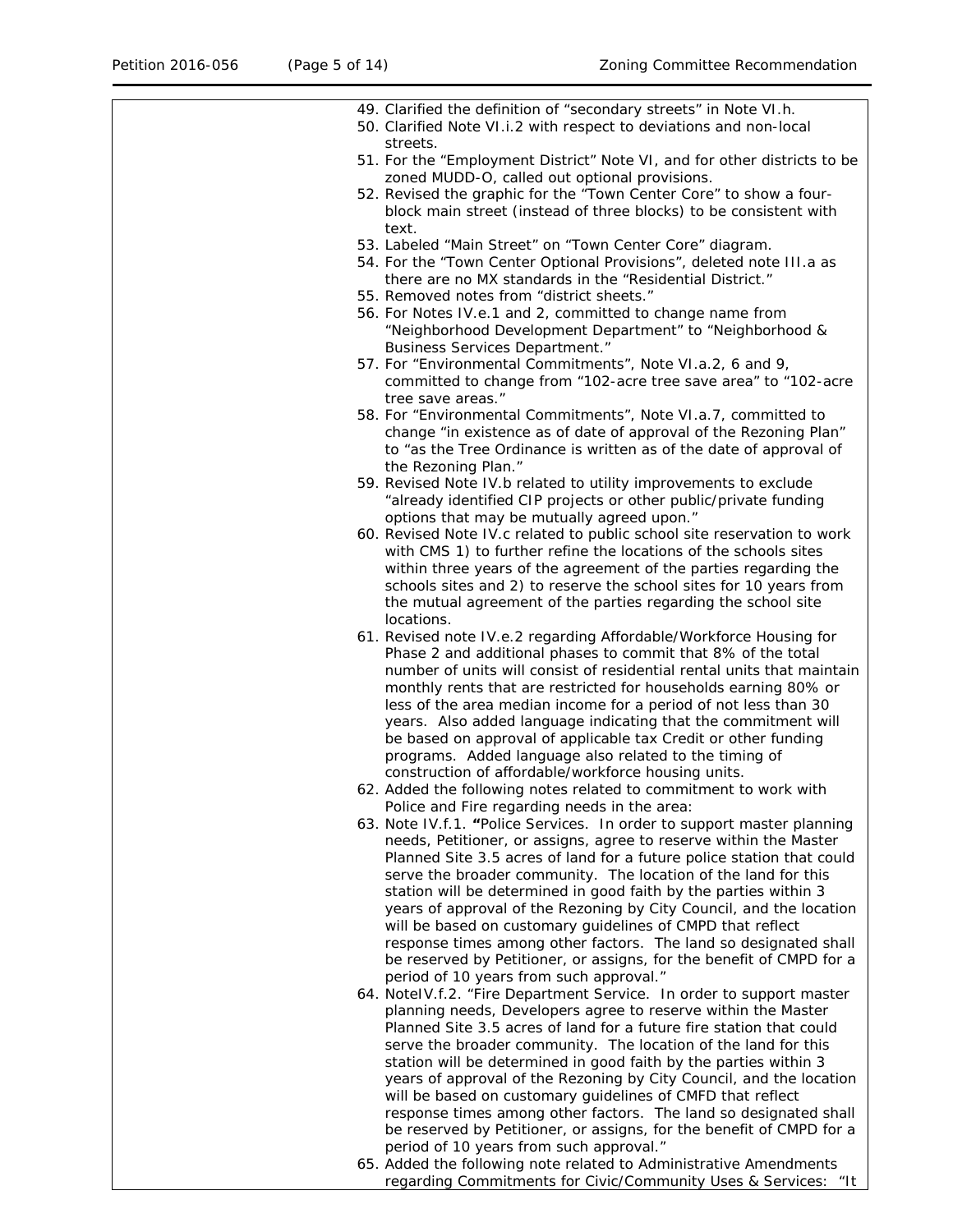|                                              | is acknowledged that given the large master planned nature and<br>long timeline of development for the Master Planned Site, changes<br>in the various civic services/community uses described in<br>subsections IV.c, d., e., and f. above, may take place over time or<br>commitments regarding the same may be met on property beyond<br>the Master Planned Site or by parties other than Petitioner, or<br>assigns, with the approvals of the applicable governmental<br>authorities authorized for such services/community uses (e.g. CMS<br>as to subsection c., Park & Rec as to subsection d., the Charlotte<br>City Council as to subsections e. and f.). In such event, the<br>Petitioner, or assigns, with the written approval by the<br>applicable governmental authorities, may request an<br>administrative amendment to the Rezoning Petition to address the<br>changes associated with the civic services/community uses in<br>question."<br>66. Added a note to the "Town Center Permitted Uses" stating that<br>single family detached residential uses will comply with the MX<br>standards, MUDD standards and Subdivision standards.<br>67. For the Town Center District added the following note: "IX. TOWN<br>CENTER BEAVER DAM CREEK CROSSING: In the event that the<br>roadway connecting Garrison Boulevard and Dixie River Road<br>within the Town Center District 4 as generally depicted on [Sheet<br>RZ-11] requires a bridge crossing Beaver Dam Creek, such<br>crossing shall be installed prior to certificates of occupancy<br>associated with greater than 70% of the entire Town Center."<br>68. Made minor corrections/changes which did not change the<br>substance of the notes.<br>69. Revised commitment to have all tree save area related to MUDD-O<br>zoned portion of site in one location to a commitment to have a<br>minimum of 70% (approximately 70 acres) of tree save related to<br>MUDD-O zones portion of site in one location and remainder<br>(approximately 31 acres) in an additional dedication area on the<br>site.<br>70. Transportation mapping revised to address most recent<br>staff/petitioner conversations. |  |  |  |
|----------------------------------------------|---------------------------------------------------------------------------------------------------------------------------------------------------------------------------------------------------------------------------------------------------------------------------------------------------------------------------------------------------------------------------------------------------------------------------------------------------------------------------------------------------------------------------------------------------------------------------------------------------------------------------------------------------------------------------------------------------------------------------------------------------------------------------------------------------------------------------------------------------------------------------------------------------------------------------------------------------------------------------------------------------------------------------------------------------------------------------------------------------------------------------------------------------------------------------------------------------------------------------------------------------------------------------------------------------------------------------------------------------------------------------------------------------------------------------------------------------------------------------------------------------------------------------------------------------------------------------------------------------------------------------------------------------------------------------------------------------------------------------------------------------------------------------------------------------------------------------------------------------------------------------------------------------------------------------------------------------------------------------------------------------------------------------------------------------------------------------------------------------------------------------------------------------------------------------------|--|--|--|
| <b>VOTE</b>                                  | Motion/Second:<br>Eschert / Majeed<br>Yeas:<br>Eschert, Fryday, Ham, Labovitz, Majeed and Watkins<br>Nays:<br>None<br>Absent:<br>Lathrop, Spencer, and Wiggins<br>Recused:<br>None                                                                                                                                                                                                                                                                                                                                                                                                                                                                                                                                                                                                                                                                                                                                                                                                                                                                                                                                                                                                                                                                                                                                                                                                                                                                                                                                                                                                                                                                                                                                                                                                                                                                                                                                                                                                                                                                                                                                                                                              |  |  |  |
| <b>ZONING COMMITTEE</b><br><b>DISCUSSION</b> | Staff updated the commission of changes since the last meeting and<br>noted that all but six outstanding issues have been addressed. Staff<br>pointed out that most transportation related issues had been addressed<br>and that staff and the petitioner are continuing to work to resolve a few<br>remaining issues. Also, staff stated that the petitioner made a<br>commitment to reserve space for a community transit facility and work<br>with CATS on the planning for a potential rapid transit alignment in the<br>future. Staff stated that the petitioner has also committed to reserve<br>land for future fire and police stations. Staff noted that site and<br>building design issues, and environmental issues have been addressed.<br>Staff pointed out that the petitioner had scheduled meetings with CDOT<br>and Mecklenburg County Park and Recreation to discuss the few<br>remaining issues.                                                                                                                                                                                                                                                                                                                                                                                                                                                                                                                                                                                                                                                                                                                                                                                                                                                                                                                                                                                                                                                                                                                                                                                                                                                             |  |  |  |
|                                              | A commission member expressed that it was a wonderful project but<br>was concerned that they would be making a recommendation without<br>all of the information and suggested deferring voting and scheduling a<br>meeting before the next City Council meeting so they would have more<br>information. Staff advised on the options available and the process to<br>defer.                                                                                                                                                                                                                                                                                                                                                                                                                                                                                                                                                                                                                                                                                                                                                                                                                                                                                                                                                                                                                                                                                                                                                                                                                                                                                                                                                                                                                                                                                                                                                                                                                                                                                                                                                                                                     |  |  |  |

A commission member asked CDOT if they had confidence that the transportation issues would be resolved. CDOT responded yes. Another commission member asked if park and recreation issues would be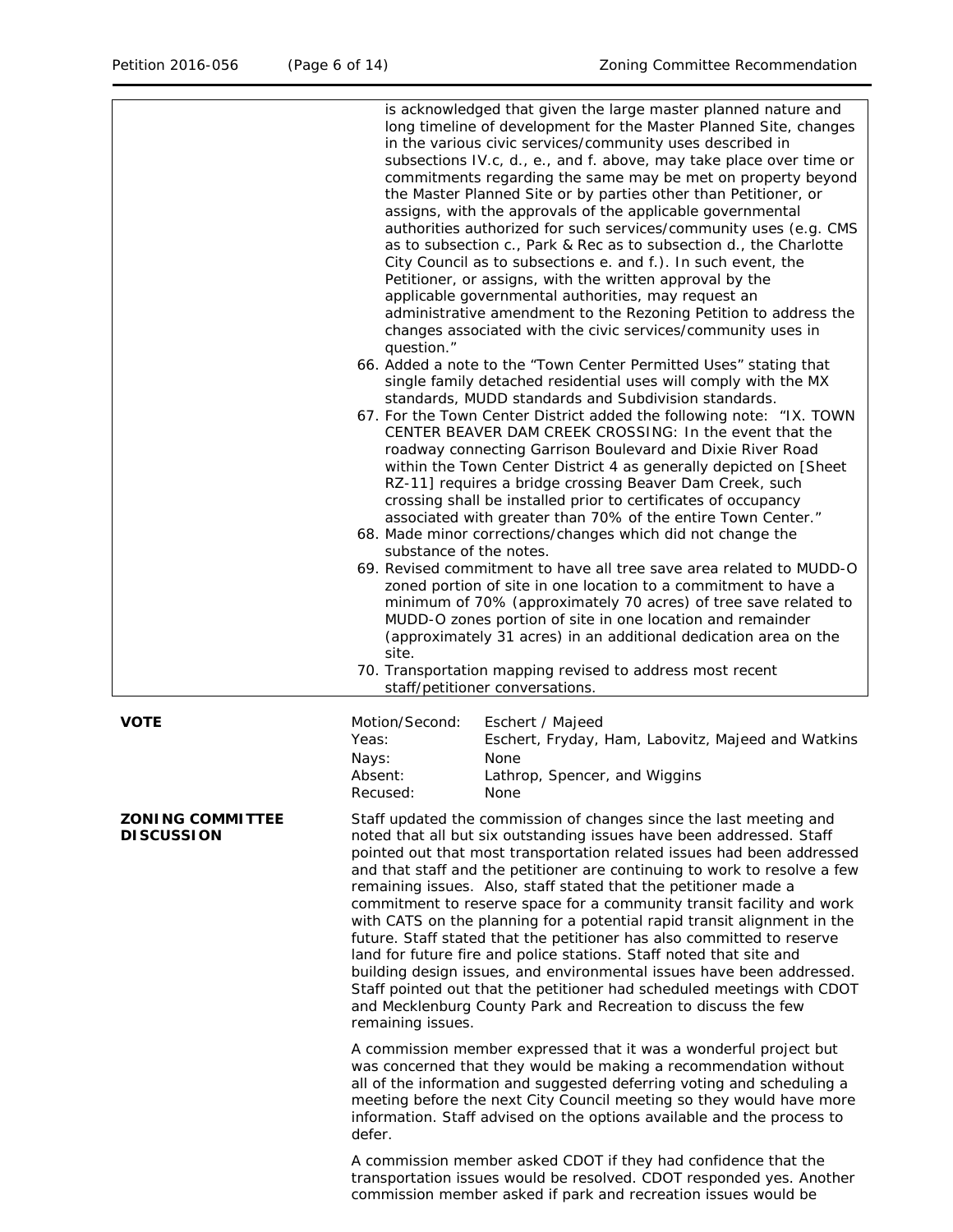resolved. Staff responded that discussions with Park and Recreation staff are ongoing.

Another commission member expressed concern over the short amount of time to fully understand the complex issues of the rezoning and wanted more time before making a recommendation.

A commission member had reservations about creating an "Edge City" that wasn't a walkable, modern city of the future. Staff explained there would be a town center with a full range of flexible mixed-use possibilities.

Another commission member advised not putting off a vote and bringing it to City Council to alleviate any contractual deadlines the developer may have. The commission member asked the petitioner's agent about the time constraints of any contractual agreements. The petitioner's agent responded they would need to close on some parcels in December. The commission member recognized that the developers were local and very experienced at this type of large planned development and had great confidence that any issues would be resolved and felt that it was important to move forward on the vote.

A commission member stated that a mass transit system must be tied into the development. Staff clarified that there was a commitment of working with CATS on a community transit center and possible long range planning for rapid transit in the future. There was no further discussion of the petition.

**STAFF OPINION** Staff agrees with the recommendation of the Zoning Committee.

### **FINAL STAFF ANALYSIS (Pre-Hearing Analysis online at [www.rezoning.org\)](http://www.rezoning.org/)**

### **PLANNING STAFF REVIEW**

- **Background** 
	- The site is located between the Charlotte-Douglas International Airport and the Catawba River, in a rural area that is mostly vacant. It is located entirely within the Lower Lake Wylie Watershed and is outside the Charlotte city limits.
	- It is anticipated that the petitioner will submit an application for the subject property to voluntarily be annexed into the city limits of Charlotte, as development occurs.
	- The City's Community Investment Plan approved \$44.7 million for Airport/West Corridor road improvements in this area as part of the 2016 and 2018 CIP bonds.

### • **Proposed Request Details**

The site plan accompanying this petition contains the following provisions:

### Land Use

- Proposes a master planned community named the "River District" which will be developed with a mix of uses to include office, retail, eating/drinking/entertainment establishments, personal services, hotels, a range of residential types, a continuing care retirement center, and civic uses.
- The development will be located in five distinct districts, as described below.
	- "Employment District" (to be zoned MUDD-O): This district is located directly adjacent to I-485, to the north of West Boulevard and south of Dixie River Road, and is bisected by Garrison Road. Development in this district will be office based to take advantage of its proximity to I-485, the Charlotte-Douglas Airport and the Norfolk Southern Intermodal Facility. Allowed uses are 4,500,000 square feet of office, 50,000 square feet of retail, eating/drinking/entertainment establishments and/or personal services, 250 hotel rooms, 500 multi-family or single family attached units, and supporting institutional and recreational uses.
	- "Gateway District" (to be zoned MUDD-O): This district is located directly adjacent to I-485, south of the "Employment District", and is bisected by West Boulevard and Garrison Road. Similar to the "Employment District", the "Gateway District" will be developed primarily with a mix of office and employment uses to take advantage of its proximity to I-485, the Charlotte-Douglas Airport and the Norfolk Southern Intermodal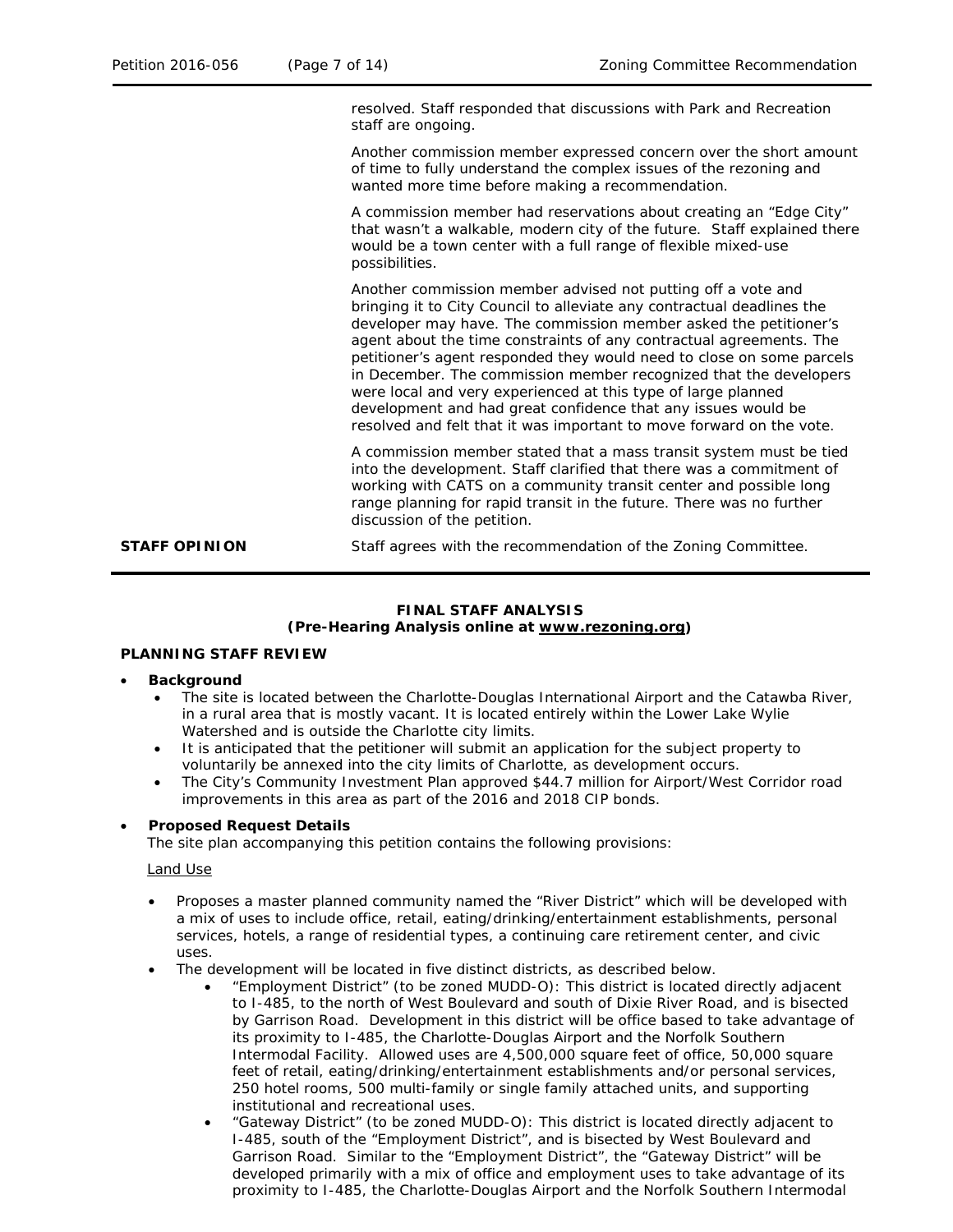Facility. Allowed uses are 500,000 square feet of office, 50,000 square feet of retail, eating/drinking/entertainment establishments and/or personal services, 250 hotel rooms, and supporting institutional and recreational uses.

- "Transitional District" (to be zoned MUDD-O): This district is located west of the "Employment District" and Beaver Creek Dam and east of Dixie River Road. This district will provide a transition between the "Employment" and "Gateway Districts", and the predominantly single family "Residential District" located along the Catawba River. The allowed uses in this district are 1,000,000 square feet of office, 25,000 square feet of retail, eating/drinking/entertainment establishments and/or personal services, 300 residential units (multi-family, single family attached and/or single family detached), and supporting institutional and recreational uses.
- "Town Center District" (to be zoned MUDD-O): This district is located generally to the west of the "Transitional" and "Gateway Districts" and to the east of the "Residential District" and is bisected by Dixie River Road. It is divided into two subdistricts, "The Town Center Core" and "The Town Center Edge." The "Town Center District" is designed to be highly walkable, with the greatest intensity located in the compact "Town Center Core" which will include a four-block Main Street. Allowed uses in this district are 2,000,000 square feet of office, 300,000 square feet of retail, eating/drinking/ entertainment establishments and/or personal services, 500 hotel rooms, 1,700 residential units (multi-family, single family attached and/or single family detached), and supporting institutional and recreational uses.
- "Residential District" (to be zoned MX-2, Innovative): Property in this district is located near or abutting the Catawba River. It is planned to be a primarily residential district with supporting retail and services, primarily to serve the area residents. Allowed uses in this district are 1,700 single family detached units, 300 multi-family or single family attached units, 200 continuing care retirement units, 75,000 square feet of retail, eating/drinking/entertainment establishments and/or personal services, and supporting institutional and recreational uses including a marina and related active uses along the Catawba River.
- Development in the River District will occur in multiple phases, as described below.
	- The first phase will allow up to 1,000,000 square feet of office, 75,000 square feet of retail, eating/drinking/entertainment establishments and/or personal services, 150 hotel rooms, 600 multi-family units, and 300 single family detached units.
	- The second phase will allow 3,000,000 square feet of office, 125,000 of square feet of retail, eating/drinking/entertainment establishments and/or personal services, 250 hotel rooms, 300 multi-family units, and 950 single family detached units, in addition to the development entitlement allowed in Phase I.
	- The remainder of the development entitlements will occur in future phases.
- The petition includes allowances for the transfer of development rights between any of the districts zoned MUDD-O ("Employment District", "Gateway District", "Town Center District" and "Transitional District") and also between the "Town Center District" and the "Residential District", in accordance with stated conditions. The transfer of development rights will not allow the development square footage to exceed the total entitlements allowed for the entire master planned community. Additionally, there are limitations on the square footage of development that can be transferred.
- The petition also includes conversion rights which allow entitlements for one use to be converted to entitlements for another use, as described below:
	- Conversion of entitlements is only allowed within individual districts, and not between districts.
	- Non-office commercial (retail, eating/drinking/entertainment establishments and/or personal services) square footage may be converted to office square footage and vice versa, up to 25% of the base entitlements for each district.
	- Residential units may be converted to hotel rooms and vice versa, up to 300 rooms or residential units for each district.
	- A hotel room may be converted to 500 square feet of commercial use, and vice versa, up to 300 hotel rooms or 150,000 square feet of commercial uses for each district.
- A system to track approved development through the life of the project is included in the petition.

### Urban Design

- The proposal includes an urban design framework to support the development of the envisioned series of walkable mixed use districts. This framework includes site and building design guidance that applies to all districts. These standards address:
	- Vertical mixed-use and multi-story office buildings,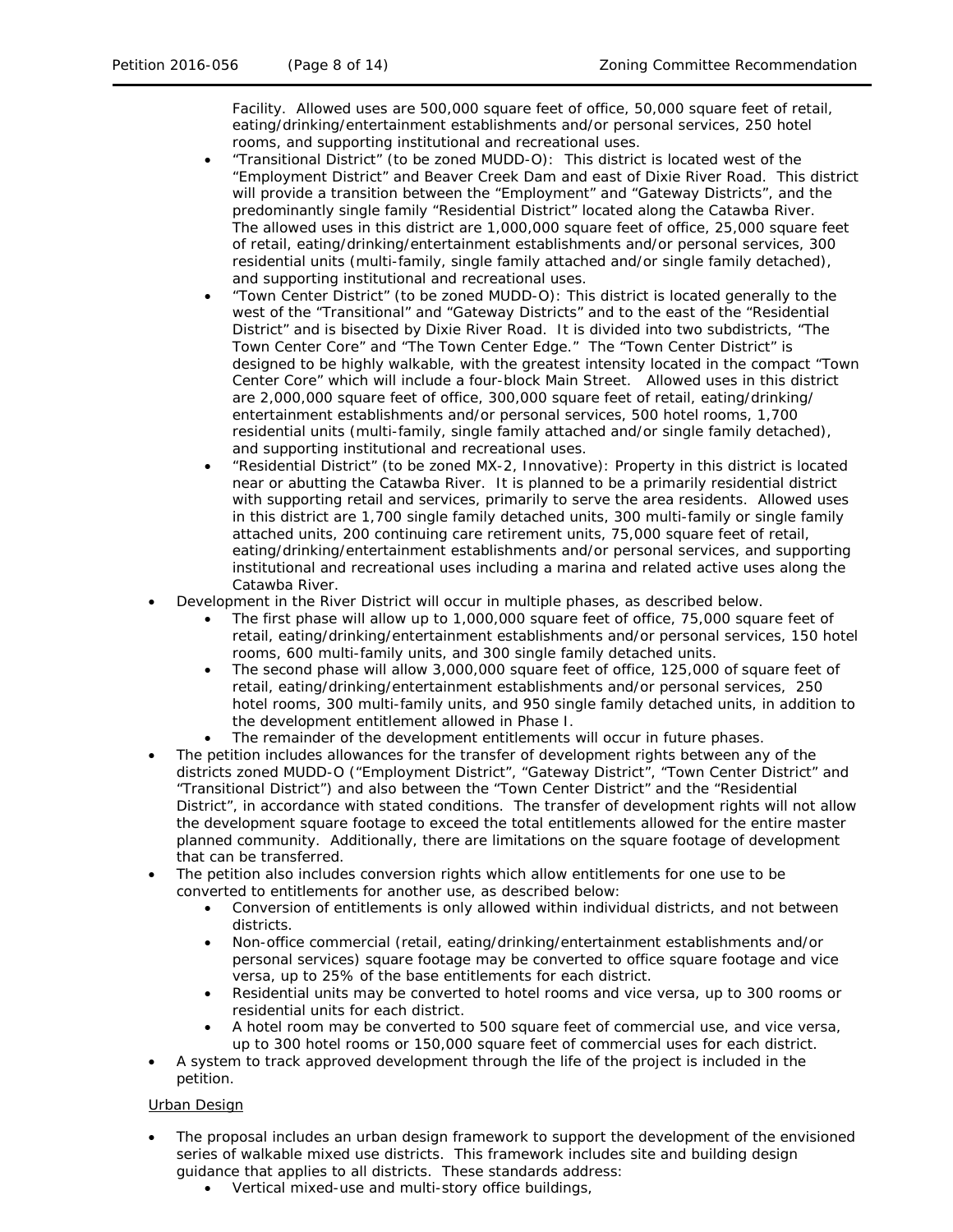- Office buildings in campus style format,
- Multi-family buildings three stories or greater,
- Continuing care retirement centers,
- Townhomes,
- Structured parking facilities,
- Lighting,
- Uses with accessory drive-through windows, and
- Building orientation when adjacent to Beaver Dam Creek Greenway.
- There are also district specific urban design standards that address building placement, location of parking, streetscape design, building edges, ground floor transparency, and height limitations when near single family uses.
- In addition, the "Town Center District" has additional design standards related to uses with accessory drive-through windows, structured parking, driveway locations, building entrances, and ground floor activity. These standards are intended to further support walkability, especially in the "Town Center Core."

Optional Provisions and Innovative Development Standards

- The petition includes a number of optional provisions for the MUDD-O (mixed use development, optional) portion of the site. Typically, the optional provisions include conditions and limitations that address where and how the optional provisions can be applied. The design elements addressed by the optional provisions are related to:
	- Uses with accessory drive-through windows,
	- Larger format users (30,000-square foot or larger non-office commercial uses and indoor recreation not related to civic uses),
	- Auto-oriented uses (free standing commercial uses of 30,000 square feet or less),
	- Allowances for ground floor retail in a mixed use building or multi-story office,
	- Parking, maneuvering and service areas between buildings and the street, and to the side of buildings,
	- Relief from the requirement to recess doorways into the face of buildings,
	- Alternative location of bicycle parking,
	- Treatment of blank walls,
	- Loading and screening of service areas for side and rear elevations,
	- Signage allowances, including ground mounted signs, wall signs, temporary signs and banners, and
	- A provision to allow the petitioner to request staff to allow deviations from the design standards/guidelines, if the deviations are consistent with the objectives and intent of the rezoning.
- The petition does not include MX-2 Innovative Development Standards for the "Residential District", but the petitioner reserves the right to seek them at a future date.

**Transportation** 

- Due to the large nature of the master planned site, the roadway and street network will be implemented over time and will adapt to timing of development, availability of public and private funding and other factors.
- The proposed development could generate 120,000 trips per day as proposed. Based on review of national and local information, CDOT estimates that approximately 45,000 of these trips will be captured internally within the Activity Center and 75,000 of these trips will enter or exit the center daily. In order to ensure that these trips can be served adequately, the proposed transportation network must include a dense internal local street network supported by a system of well-designed arterial streets that have good connectivity to I-485.
- The transportation improvements required for the master planned site will be accomplished in multiple phases. The development levels/entitlements for portions of the development of the master planned site are tied to the phasing of the transportation network.
- The plan proposes some adjustments to the CRTPO Thoroughfare Plan and proposes several new segments to be added to the Thoroughfare Plan.
- The plan proposes new grade-separated interchanges with I-485 to accommodate the increased travel demand.
- The plan preserves a corridor for a new east-west roadway that will eventually cross the Catawba River into Gaston County.
- All districts will be linked by a transportation system of sidewalks and trails that promote walkability and pedestrian activity.
- A network of local streets will be created in conformance with the Subdivision Ordinance process. The proposed block lengths are typically shorter than the standard block lengths in the Subdivision Ordinance and will result in a more compact street network than would be otherwise required.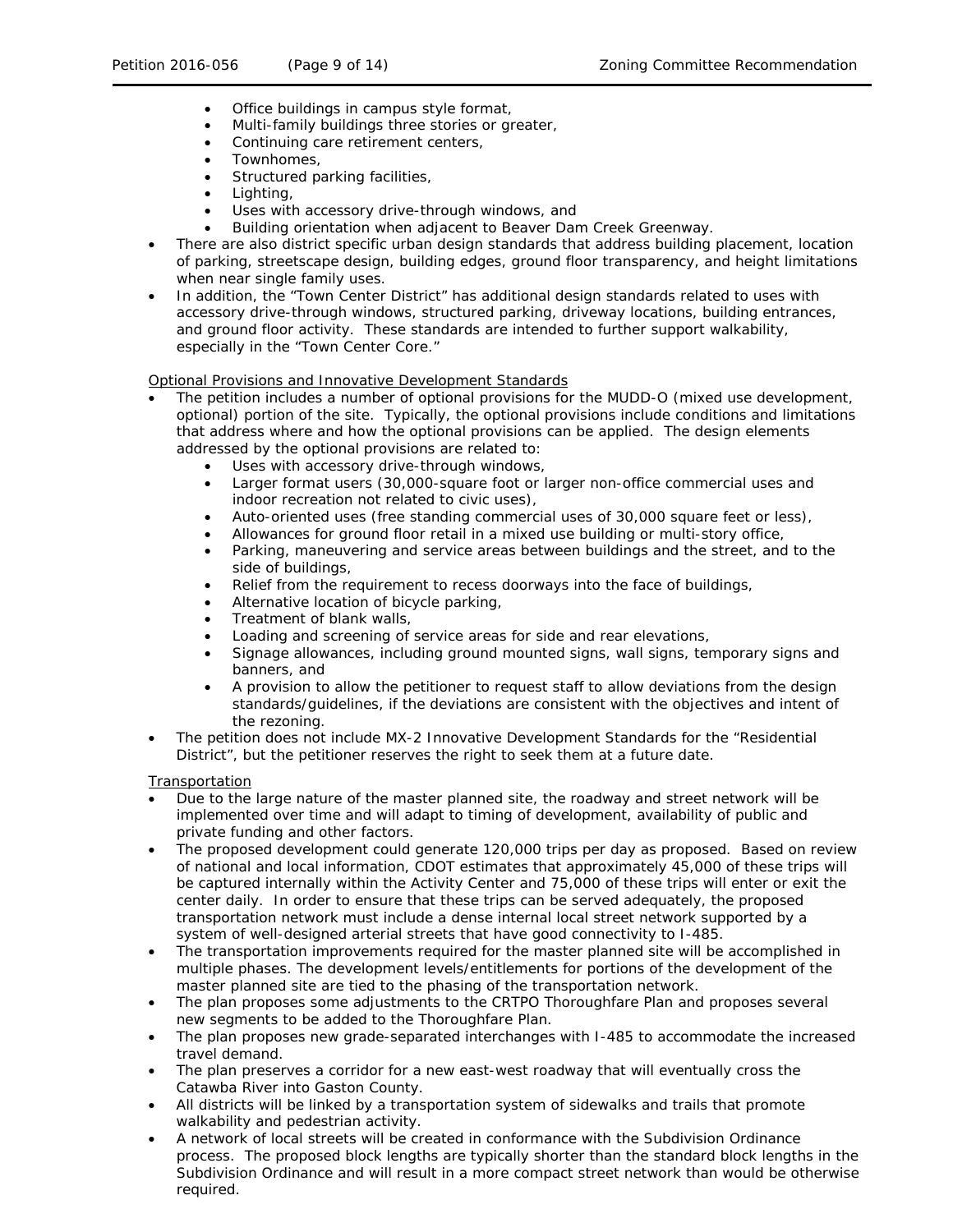- The local street network will include two crossings of Beaver Dam Creek.
- A site will be reserved in the development for a community transit center.
- The petitioner will work with CATS to plan for a rapid transit alignment to the west serving the airport area and potentially the River District.

## Public Infrastructure/Facilities

- The petition includes a series of commitments related to the provision of infrastructure and public facilities to support the "River District" development. These are listed below.
- Petitioner commits to work with Charlotte Water regarding extension of water and sewer service to the site.
- To address public safety needs, the petitioner will reserve 3.5 acres for a future police station and 3.5 acres for a future fire station.
- To help address anticipated school needs, the petition has identified two areas within the "Residential District" from which two 15- to 25-acre parcels will be reserved for schools sites for a period of 10 years from approval of this petition.
- To help enhance Mecklenburg County's public park system, the petitioner has committed to identify two general areas, one within the "Residential District" and one within the "Employment", "Transitional", or "Gateway District", from which land aggregating approximately 10 acres will be reserved for neighborhood park land and facilities. The petitioner will reserve the park sites for seven years from approval of this petition.
- The petitioner has committed to dedicate land for the Beaver Dam Creek greenway prior to the last certificate of occupancy for Phase I Development, subject to Mecklenburg County Park and Recreation Department's commitment to bear the cost of greenway improvements.
- The petitioner has committed to construct an overland trail along Dixie River Road and a linear park along West Boulevard as associated roadway segments and adjacent development occur.
- The proposal also includes a commitment to provide an area for public access to the Catawba River in order to allow recreational access for the County's planned "Blueway."

### Environment

- The petitioner proposes a series of environmental commitments that will honor the unique resources and character of the site by preserving significant natural areas, land features and environmentally sensitive lands. The proposed development pattern will maintain open space areas and provide greenway connections.
- Higher intensity development will occur in a condensed pattern away from challenging topography and the river in the "Employment" and "Town Center Districts."
- Specific environmental commitments include:
	- Enhanced water quality protection such as innovative storm water treatment techniques, enhanced stream buffers, and water quality monitoring;
	- A minimum of 551 acres (40% of site) to be preserved as open space, to include a 75-acre "wildlife preserve, and all land in the 100-year floodplain and future 100-year floodplain incorporated in open space;
	- Beaver Dam Creek Greenway dedication;
	- Consolidated tree save consolidated into two areas for MUDD-O zoned land, with approximately 102 acres to be dedicated prior to the first certificate of occupancy; and
	- Committed to provide 15% tree save for the entire area zoned MX-1 (mixed use), even though the requirement ordinance for the residentially developed land is only 10%.

# Workforce Housing

- In order to assure that there are a variety of housing opportunities in the "River District", the petition includes commitments related to affordable/workforce housing.
- The petitioner agrees to provide 85 units in Phase I for affordable/workforce housing residential rental units. This commitment is subject to approval of North Carolina Housing Finance Agency tax credit housing grants and/or other affordable/workforce housing funding vehicles. The monthly rent for these units will be income restricted for households earning 80% or less of area median income for a period of not less than 30 years.
- The petitioner also committed to providing 8% of the total number of residential units built in connection with Phase II and future phases for affordable/workforce housing residential rental units. This commitment is subject to approval of North Carolina Housing Finance Agency tax credit housing grants and/or other affordable/workforce housing funding vehicles. The monthly rent for these units will be income restricted for households earning 80% or less of area median income for a period of not less than 30 years.

# • **Existing Zoning and Land Use**

- The rezoning site is mainly undeveloped land with some parcels containing single family houses along Dixie River Road and Garrison Road, west of the I-485 and West Boulevard interchange.
- To the north of the site is the Dixie River Road community along Mt. Olive Church Road, consisting of residential, institutional and retail development on properties zoned R-3 (single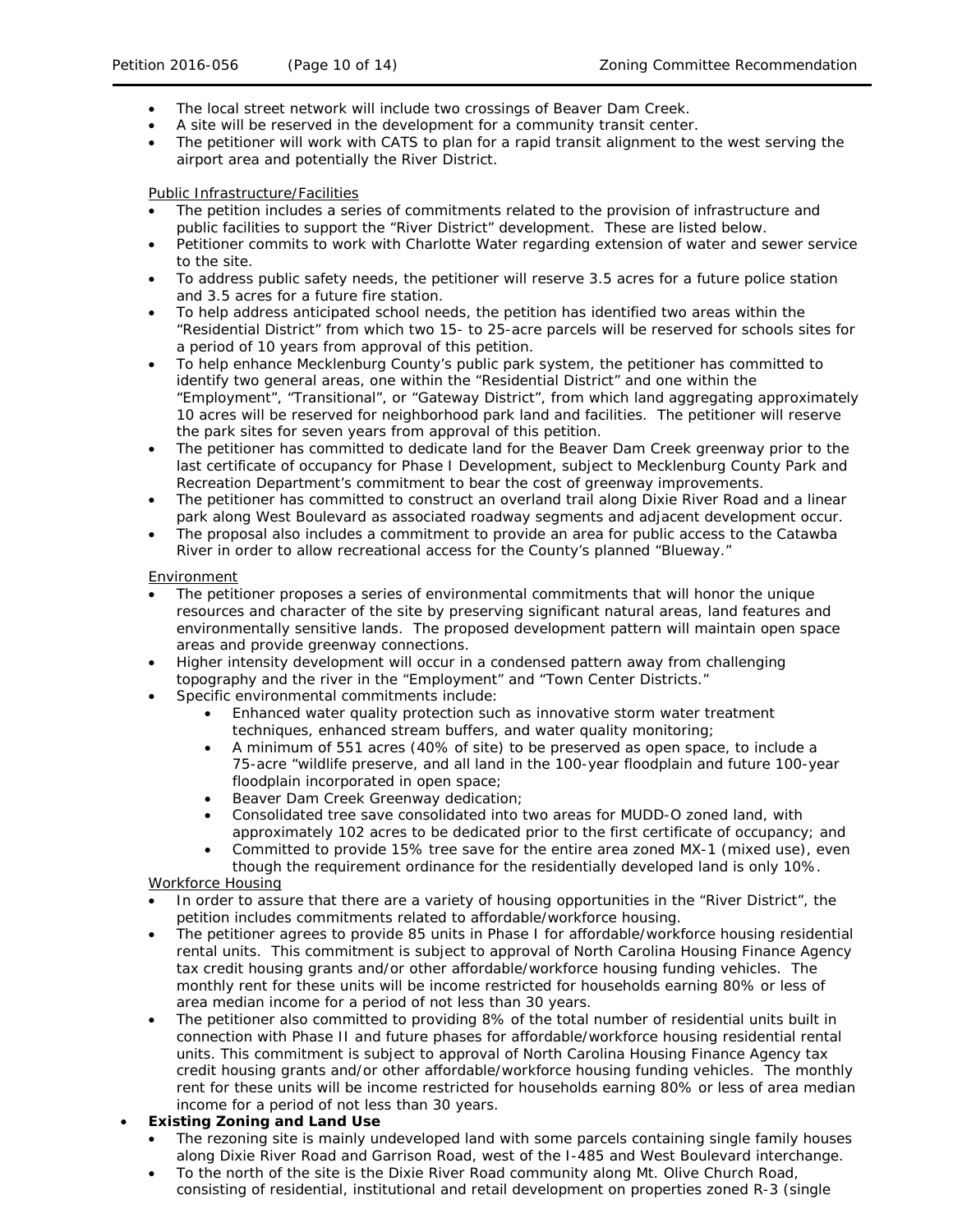family residential), and all within the LLWPA Watershed Overlay (Lower Lake Wylie protected area).

- East of the site is I-485 and Charlotte-Douglas International Airport along with the Norfolk Southern Intermodal Yard on property zoned I-1 (light industrial) and I-2 (heavy industrial).
- West of the site is the Catawba River and some residential development along Sadler Road. These homes front the Catawba River and are located on properties zoned R-5 (single family residential), and are within the LLWCA Watershed Overlay (Lower Lake Wylie critical area).
- To the south of the site are residential developments, park and open space, and institutional uses on properties zoned R-3 (single family residential) and R-5 (single family residential), all within either the LLWPA Watershed Overlay (Lower Lake Wyllie protected area) or LLWCA Watershed Overlay (Lower Lake Wylie critical area).
- See "Rezoning Map" for existing zoning in the area.
- **Rezoning History in Area**
- There have been no rezonings in the immediate area in recent years.
- **Public Plans and Policies**
	- The *Dixie Berryhill Strategic Plan* (2003) recommends employment/mixed-use development (office, retail, and/or light industrial) for the majority of the property being proposed for MUDD-O (mixed use development, optional).
	- The plan recommends residential up five units per acre for a portion of the "Town Center District", west of Dixie River Road. This property is proposed for MUDD-O (mixed use development, optional).
	- The *Dixie Berryhill Strategic Plan* recommends single family up to four and five units per acre for the portion of the subject site proposed for MX-2 INNOV (mixed use, innovative).
	- The plan also establishes a goal to protect the sensitive environmental elements in the area that include the Catawba River, its coves and shoreline, ravines with steep slopes, erodible soils and vegetation, SWIM buffers and watersheds.

# • **TRANSPORTATION CONSIDERATIONS**

- Although this rezoning is located in a Wedge based on the *Centers, Corridors and Wedges Growth Framework*, the proposed level of entitlements, if approved, will effectively create a new Activity Center. Also, due to the large scale of this proposal, CDOT anticipates a significant increase in the necessary level of roadway capacity over what has historically been planned in this area. CDOT and Planning have worked with the petitioner to identify additional thoroughfares as well as upgrades in classifications for previously planned thoroughfares in order to provide the proper roadway network to support the anticipated level of travel demand.
- The roadway network is also planned in a way that accommodates several other important community goals, including but not limited to, future extension of a major roadway to cross the Catawba River into Gaston County, anticipated growth at Charlotte Douglas International Airport, expansion of the freight intermodal yard, and future industrial development in the general vicinity of the airport and the intermodal yard. Accordingly, the review of the transportation aspects of this rezoning has been conducted in concert with the *Airport-Area Strategic Development Plan* (AASDP), and a planned feasibility study for the "Catawba Crossings project" by the Charlotte Regional Transportation Planning Organization (CRTPO), the Gaston-Cleveland-Lincoln MPO, and NCDOT.
- The roadway network proposed with this rezoning is planned for three major phases, in which land use entitlements are only available to the petitioner for development provided the corresponding phased improvements are completed by the time the buildings are occupied. The zoning allows that any of the three major phases may be subdivided into smaller phases provided the petitioner is able to demonstrate though additional traffic analysis that the requested sub-phase of development is matched to the appropriate level of additional roadway construction. The complete package of roadway improvements would be expected to be implemented over a 10-30 year period through a combination of public and private funding sources.
- In order to establish that the proposed roadway network is appropriately scaled to the proposed level of entitlements, the petitioner and CDOT conducted a series of model analyses using the Metrolina Regional Model, which is the same model used by the CRTPO to plan large scale transportation improvements over a twenty-five-year time horizon. The results of this model work determined the network of streets that is intended to work in conjunction with a dense network of interconnected local streets, which will follow the rules of the Subdivision Ordinance. Additional traffic analyses will be performed over the build-out of this development to determine specific design details such as turn lanes at intersections or when traffic signals are warranted for installation.
- The planned roadway network will require significant interchange modifications that will require approval by NCDOT and the Federal Highway Administration (FHWA). The conditional zoning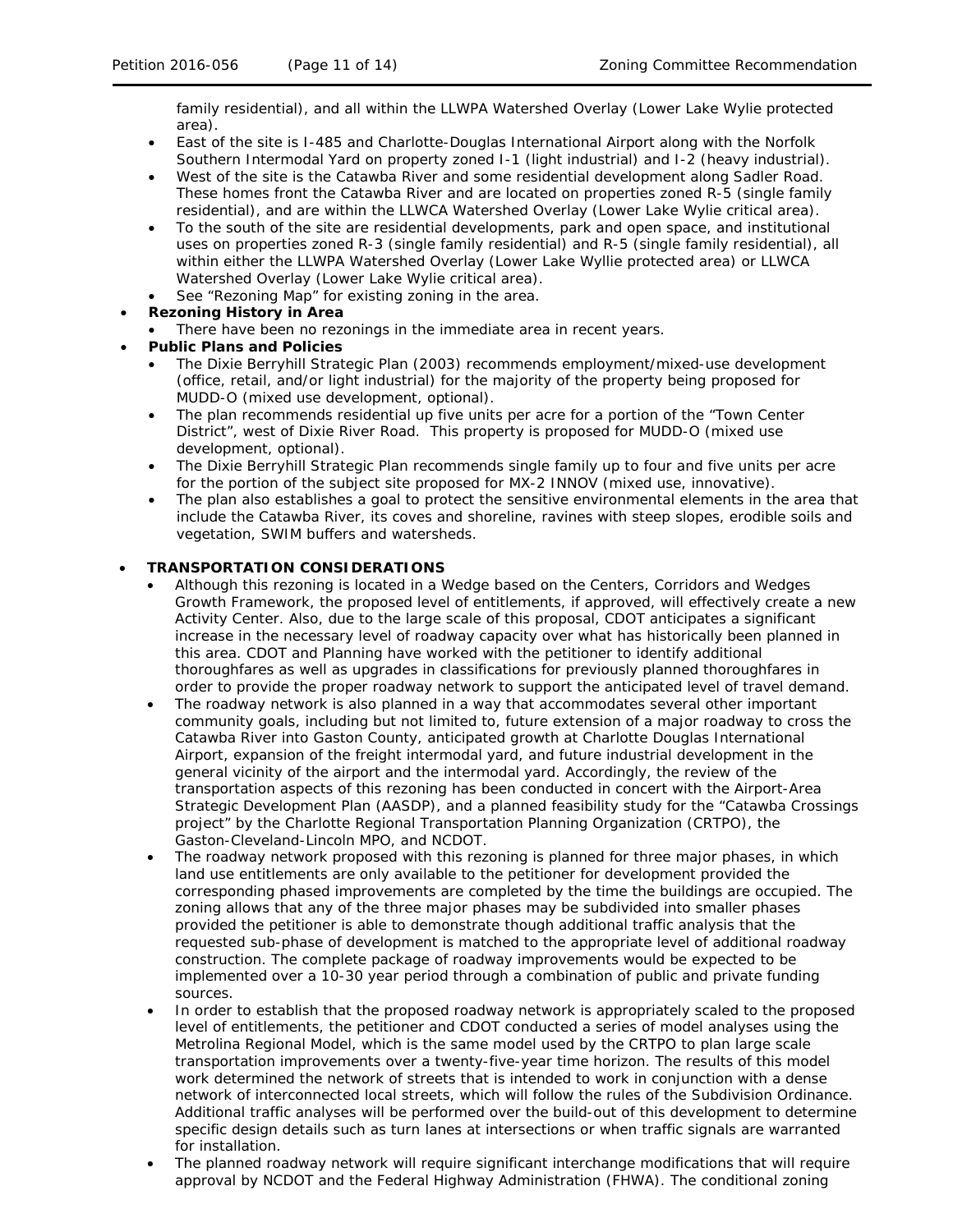plan as proposed will not enable development beyond the first phase without an approved interchange solution by state and federal authorities, which may differ from the exact concept depicted on this plan. The petitioner and CDOT have initiated preliminary discussions with NCDOT to determine the preferred concept. Final approval for a new or revised interchange will require additional technical analysis with a one to two-year timeframe for review and approval with NCDOT and FHWA.

- The design details for the arterial street network will incorporate best practices for walking and bicycling through a variety of solutions that include sidewalks, bike lanes, shared-use paths, and greenways. In all cases the design of the streets and street network, will reinforce the overall transportation goals for Activity Centers, which is to maximize the ability to serve travel demand with the shortest trips possible, and to maximize the opportunities for transit, walking, and bicycling trips. In general, CDOT supports the approach of organizing growth for future residents in a way that can reduce long vehicle trips by providing well organized Activity Centers. This rezoning, as planned, helps achieve this goal and the requirements that govern the availability of entitlements by phase will help ensure that the growth is activated by planned investments in the major street network.
- See Outstanding Issues, Notes 1 through 3.
- **Vehicle Trip Generation:** The proposed development could generate 120,000 trips per day as proposed. Based on review of national and local information, we estimate that approximately 45,000 of these trips will be captured internally within the Activity Center and 75,000 of these trips will enter or exit the Center daily. In order to ensure that these trips can be served adequately, the proposed transportation network must include a dense internal local street network supported by a system of well-designed arterial streets that have good connectivity to I-485.

Current Zoning: 46,000 trips per day (based on 6,660 dwelling units and 750,000 square feet of warehouse uses).

| <b>Site Plan</b><br><b>District</b> | <b>Uses</b>                    | <b>Intensity</b> | <b>Trips Per Day</b> |
|-------------------------------------|--------------------------------|------------------|----------------------|
|                                     | Apartment                      | 500 dwellings    | 3,154                |
|                                     | Hotel                          | 250 rooms        | 2.043                |
| Employment                          | Office                         | 4.5 million sf   | 23,694               |
|                                     | Retail                         | 50k sf           | 4,328                |
|                                     | Apartment                      | 1700 dwellings   | 10,426               |
| <b>Town Center</b>                  | Hotel                          | 500 rooms        | 4,085                |
|                                     | Office                         | 2 million sf     | 12,793               |
|                                     | Retail                         | 300k sf          | 13,870               |
| Gateway                             | Hotel                          | 250 Rooms        | 2,043                |
|                                     | Office                         | 500k sf          | 4,461                |
|                                     | Retail                         | 50k sf           | 4,328                |
|                                     | Apartments                     | 300 dwellings    | 1,942                |
| Transitional                        | Office                         | 1 million sf     | 7,554                |
|                                     | Retail                         | 25k sf           | 2,758                |
| Residential                         | Single Family                  | 1700 dwellings   | 14,233               |
|                                     | Apartment                      | 300 dwellings    | 1,942                |
|                                     | Retirement<br>Community (CCRC) | 200 units        | 480                  |
|                                     | Retail                         | 75k sf           | 5,633                |
|                                     |                                | <b>Total</b>     | 120,000              |

Proposed Zoning:120,000 trips per day (based on the following chart).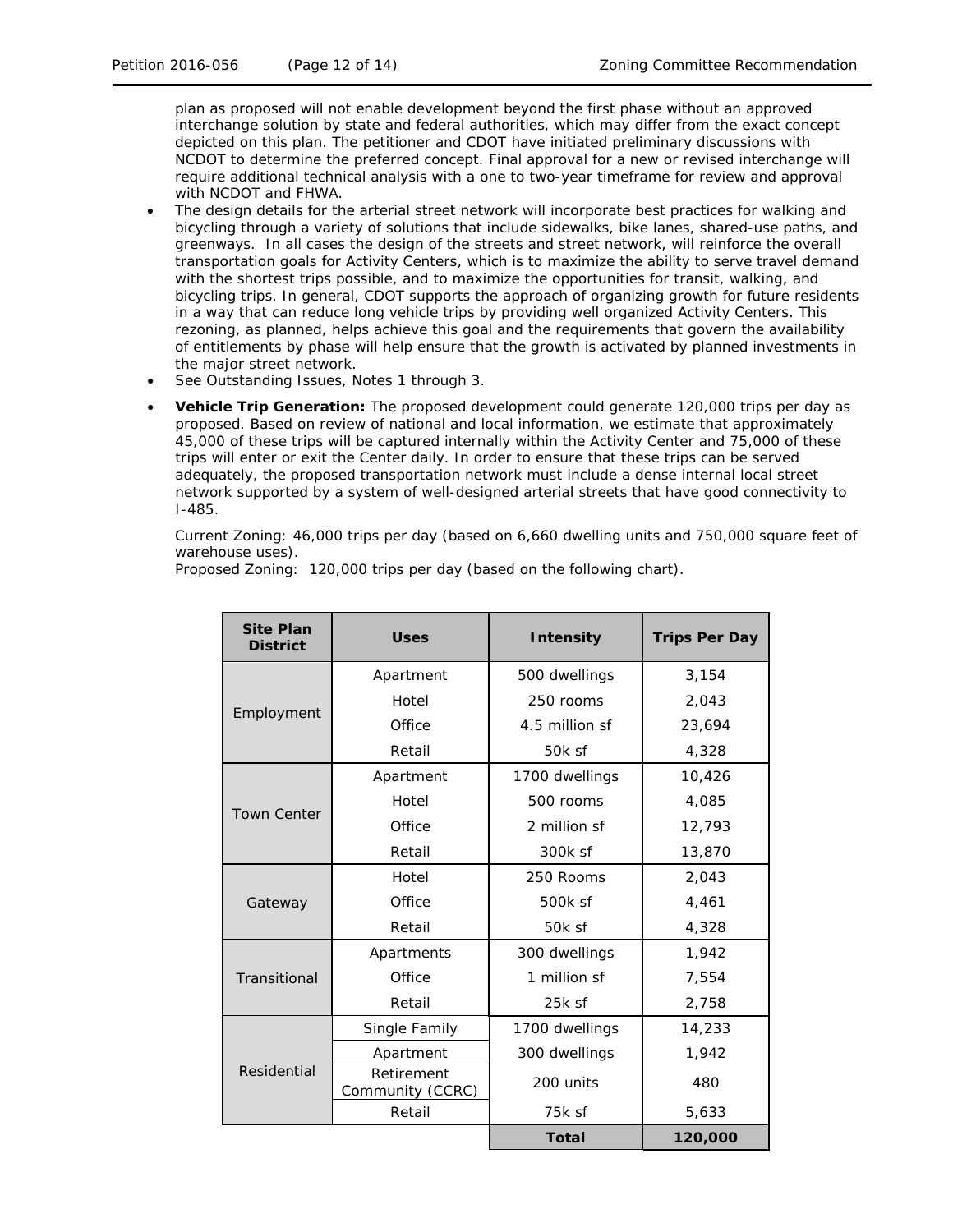**DEPARTMENT COMMENTS** (see full department reports online)

- **Charlotte Area Transit System:** No issues.
- **Charlotte Department of Neighborhood & Business Services:** No issues.
- **Charlotte-Douglas International Airport: No issues.**
- **Charlotte Fire Department**: No issues.
- **Charlotte-Mecklenburg Police Department:** No issues.
- **Charlotte-Mecklenburg Schools:** No issues.
- **Charlotte-Mecklenburg Storm Water Services:** No issues.
- **Charlotte Water:** No issues.
- **Engineering and Property Management: No issues.**
- **Mecklenburg County Land Use and Environmental Services Agency:** No issues.
- **Mecklenburg County Parks and Recreation Department:**
	- The subject property is located in a largely undeveloped portion of Southwest Mecklenburg County, between the Catawba River and Interstate 485. Existing County park facilities in this area include the Berewick Regional Park to the south and the Berryhill Nature Preserve to the north.
	- Mecklenburg County Park and Recreation's (MCPR) vision for this growing area of Mecklenburg County includes active recreational neighborhood/community parks, the potential for a Regional Recreational Center, a network of greenway corridors and overland trails to connect existing and future park facilities, and public access to the Catawba River.
	- MCPR has met with the petitioner to anticipate the long-term park and recreational needs of this portion of Mecklenburg County as it develops over time and how these needs can be incorporated into the development of the River District project.
	- The petitioner currently proposes the reservation of 20 acres for neighborhood parks, the dedication of a Beaver Dam Creek Greenway corridor, the incorporation of overland trails in the design of Dixie River Road (part of the 2015 Mecklenburg County Greenway Master Plan Update) and the West Boulevard extension, and public access to the Catawba River.
	- See Outstanding Issues, Notes 4 through 6.

### **OUTSTANDING ISSUES**

The following items remain outstanding:

**Transportation** 

- 1. Right-of-way dedication should be provided to the City for all parcels in the rezoning in the event the City initiates a transportation project. (Note: A revised note was provided on 11/04 and CDOT is getting assistance from the City Attorney's Office validating that the language provides protection for the City from having to purchase properties from the petitioner for the CIP project.)
- 2. Provide cost estimate information to substantiate the option of paying into a project to relocate West Boulevard. (Note: Cost estimate received 11/07. CDOT will be getting assistance from Engineering and Property Management to validate the cost estimate.)
- 3. Need commitment to provide a 4-lane minimum section for an east-west street connecting from I-485 to Billy Graham Parkway. (Note: Petitioner to discuss with CDOT and is willing to revise the applicable note to address CDOT issues.)
- Infrastructure
- 4. Revise "General Standards" Note IV.d.1 as follows: "Reservation of Park Sites. To help support public park uses and services, the Petitioner, or assigns, will identify two (2) general areas, one within the Residential District portion of River District and one within the Employment/Transition/Gateway Districts, from which parcels/land aggregating a total 40 acres will be reserved for neighborhood park land and facilities. The park facilities areas will be within the designated Districts and may be divided into smaller parcels of no less than 2 acres, and if requested by Parks & Rec one such parcel shall contain at least 5 acres, but all together aggregating 20 acres for each of the two (2) areas. These neighborhood park sites will have reasonable vehicular and pedestrian access to and will be in close proximity of the developed portions of the Master Planned Site as the applicable Districts are built out over time. Petitioner, or assigns, commits to reserve the park sites for a period of 7 years from the date that Petitioner, or assigns, provides written identification of such park sites to Park & Rec, provided